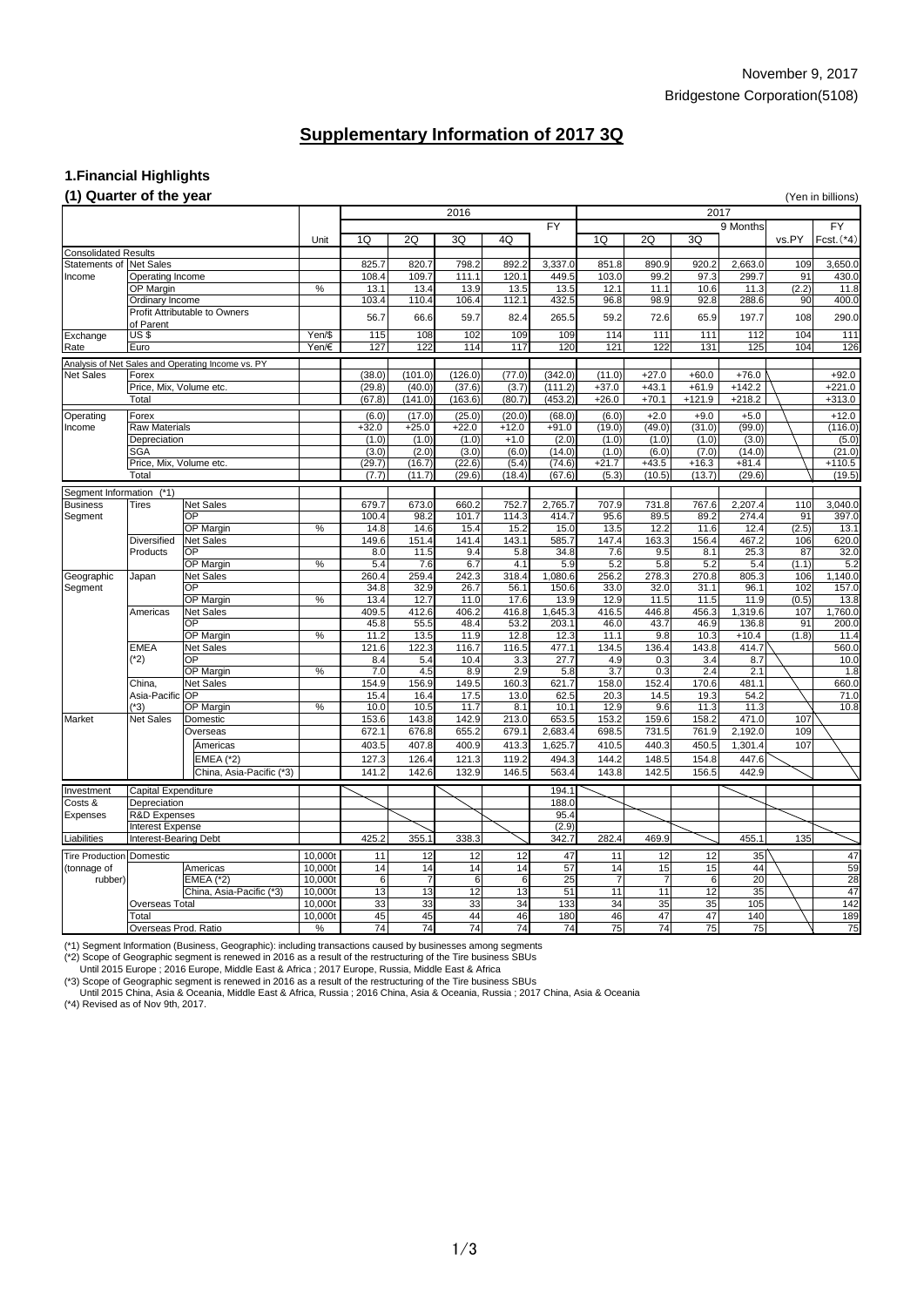| (2) Full Year                                |                                             |                                                   |                    |                    |             |                  |                    |                   |              |                           |              |               |                    |                  |                 |                                     |             | (Yen in billions) |
|----------------------------------------------|---------------------------------------------|---------------------------------------------------|--------------------|--------------------|-------------|------------------|--------------------|-------------------|--------------|---------------------------|--------------|---------------|--------------------|------------------|-----------------|-------------------------------------|-------------|-------------------|
|                                              |                                             |                                                   |                    |                    | 2013        |                  |                    | $\overline{2014}$ |              |                           | 2015         |               |                    | 2016             |                 |                                     | 2017        |                   |
|                                              |                                             |                                                   | Unit               | Actual             | %           | vs.PY            | Actual             | %                 | vs.PY        | Actual                    | %            | vs.PY         | Actual             | %                |                 | $\overline{FY}$<br>vs.PY Fcst. (*9) | %           | vs.PY             |
| <b>Consolidated Results</b><br>Statements of |                                             |                                                   |                    |                    |             |                  |                    |                   |              |                           |              |               |                    |                  |                 |                                     |             |                   |
| Income                                       | <b>Net Sales</b><br><b>Operating Income</b> |                                                   |                    | 3,568.0<br>438.1   | 100<br>12.3 | 117<br>153       | 3,673.9<br>478.0   | 100<br>13.0       | 103<br>109   | 3,790.2<br>517.2          | 100<br>13.6  | 103<br>108    | 3,337.0<br>449.5   | 100<br>13.5      | 88<br>87        | 3,650.0<br>430.0                    | 100<br>11.8 | 109<br>96         |
|                                              | Ordinary Income                             |                                                   |                    | 434.7              | 12.2        | 153              | 463.2              | 12.6              | 107          | 507.3                     | 13.4         | 110           | 432.5              | 13.0             | 85              | 400.0                               | 11.0        | 92                |
|                                              | Extra Loss (Gain)                           |                                                   |                    | 94.6               | 2.7         |                  | (14.5)             | (0.4)             |              | 29.1                      | 0.8          |               | 10.9               | $\overline{0.3}$ |                 |                                     |             |                   |
|                                              |                                             | <b>Profit Attributable to Owners</b>              |                    | 202.0              | 5.7         | 118              | 300.5              | 8.2               | 149          | 284.2                     | 7.5          | 95            | 265.5              | 8.0              | 93              | 290.0                               | 7.9         | 109               |
|                                              | of Parent                                   |                                                   |                    |                    |             |                  |                    |                   |              |                           |              |               |                    |                  |                 |                                     |             |                   |
| Exchange<br>Rate                             | US <sub>5</sub><br>Euro                     |                                                   | Yen/\$<br>Yen/€    | 98<br>130          |             | 123<br>126       | 106<br>140         |                   | 108<br>108   | 121<br>134                |              | 114<br>96     | 109<br>120         |                  | 90<br>90        | 111<br>126                          |             | 102<br>105        |
|                                              |                                             | Analysis of Net Sales and Operating Income vs. PY |                    |                    |             |                  |                    |                   |              |                           |              |               |                    |                  |                 |                                     |             |                   |
| <b>Net Sales</b>                             | Forex                                       |                                                   |                    | $+529.0$           |             |                  | $+196.0$           |                   |              | $+264.0$                  |              |               | (342.0)            |                  |                 | $+92.0$                             |             |                   |
|                                              | Price, Mix, Volume etc.                     |                                                   |                    | (0.7)              |             |                  | (90.2)             |                   |              | (147.8)                   |              |               | (111.2)            |                  |                 | $+221.0$                            |             |                   |
|                                              | Total                                       |                                                   |                    | $+528.3$           |             |                  | $+105.8$           |                   |              | $+116.2$                  |              |               | (453.2)            |                  |                 | $+313.0$                            |             |                   |
| Operating                                    | Forex                                       |                                                   |                    | $+114.0$           |             |                  | $+45.0$            |                   |              | $+55.0$                   |              |               | (68.0)             |                  |                 | $+12.0$                             |             |                   |
| Income                                       | <b>Raw Materials</b>                        |                                                   |                    | $+100.0$           |             |                  | $+77.0$            |                   |              | $+121.0$                  |              |               | $+91.0$            |                  |                 | (116.0)                             |             |                   |
|                                              | Depreciation<br><b>SGA</b>                  |                                                   |                    | (1.0)<br>(13.0)    |             |                  | (4.0)<br>$+0.0$    |                   |              | (1.0)<br>(12.0)           |              |               | (2.0)<br>(14.0)    |                  |                 | (5.0)<br>(21.0)                     |             |                   |
|                                              | Price, Mix, Volume etc.                     |                                                   |                    | (47.9)             |             |                  | (78.1)             |                   |              | (123.8)                   |              |               | (74.6)             |                  |                 | $+110.5$                            |             |                   |
|                                              | Total                                       |                                                   |                    | $+152.1$           |             |                  | $+39.9$            |                   |              | $+39.2$                   |              |               | (67.6)             |                  |                 | (19.5)                              |             |                   |
| Segment Information(*1)                      |                                             |                                                   |                    |                    |             |                  |                    |                   |              |                           |              |               |                    |                  |                 |                                     |             |                   |
| <b>Business</b>                              | Tires                                       | Net Sales                                         |                    | 3,036.9            |             | 119              | 3,093.3            |                   | 102          | 3,174.4                   |              | 103           | 2,765.7            |                  | 87              | 3,040.0                             |             | 110               |
| Segment                                      | $(*2)$                                      | <b>OP</b>                                         |                    | 399.4              |             | 153              | 435.8              |                   | 109          | 472.7                     |              | 108           | 414.7              |                  | 88              | 397.0                               |             | 96                |
|                                              |                                             | OP Margin                                         | $\%$               | 13.2               |             | $+3.0$           | 14.1               |                   | $+0.9$       | 14.9                      |              | $+0.8$        | 15.0               |                  | $+0.1$          | 13.1                                |             | (1.9)             |
|                                              | <b>Diversified</b><br>Products              | Net Sales<br><b>OP</b>                            |                    | 546.2<br>38.5      |             | 109<br>151       | 601.8<br>42.1      |                   | 110<br>109   | 635.0<br>44.5             |              | 106<br>106    | 585.7<br>34.8      |                  | 92<br>78        | 620.0<br>32.0                       |             | 106<br>92         |
|                                              | $(*3)$                                      | OP Margin                                         | $\%$               | 7.1                |             | $+1.9$           | 7.0                |                   | (0.1)        | 7.0                       |              | $+0.0$        | 5.9                |                  | (1.1)           | 5.2                                 |             | (0.8)             |
| Geographic                                   | Japan                                       | <b>Net Sales</b>                                  |                    | 1,270.3            |             | 104              | ,264.9             |                   | 100          | 1,187.8                   |              | 94            | 1,080.6            |                  | 91              | 1,140.0                             |             | 105               |
| Segment                                      |                                             | <b>OP</b>                                         |                    | 219.5              |             | 139              | 210.1              |                   | 96           | 197.4                     |              | 94            | 150.6              |                  | 76              | 157.0                               |             | 104               |
|                                              | Americas                                    | OP Margin                                         | %                  | 17.3               |             | $+4.3$           | 16.6               |                   | (0.7)        | 16.6                      |              | $+0.0$        | 13.9               |                  | (2.7)           | 13.8                                |             | (0.2)             |
|                                              |                                             | Net Sales<br> OP                                  |                    | 1,651.9<br>156.4   |             | 124<br>169       | 1,768.1<br>180.2   |                   | 107<br>115   | 1,941.6<br>222.5          |              | 110<br>123    | 1,645.3<br>203.1   |                  | 85<br>91        | 1,760.0<br>200.0                    |             | 107<br>98         |
|                                              |                                             | <b>OP Margin</b>                                  | $\%$               | 9.5                |             | $+2.5$           | 10.2               |                   | $+0.7$       | 11.5                      |              | $+1.3$        | 12.3               |                  | $+0.9$          | 11.4                                |             | (1.0)             |
|                                              | <b>EMEA</b>                                 | <b>Net Sales</b>                                  |                    | 423.3              |             | 121              | 439.2              |                   | 104          | 421.7                     |              | 96            | 477.1              |                  |                 | 560.0                               |             |                   |
|                                              | $(*4)$                                      | OP                                                |                    | 2.0                |             | 111              | 20.3               |                   | 995          | 21.4                      |              | 105           | 27.7               |                  |                 | 10.0                                |             |                   |
|                                              | China,                                      | OP Margin<br><b>Net Sales</b>                     | $\%$               | 0.5<br>862.7       |             | (0.0)<br>123     | 4.6<br>841.5       |                   | $+4.2$<br>98 | $\overline{5.1}$<br>838.0 |              | $+0.4$<br>100 | 5.8<br>621.7       |                  |                 | 1.8<br>660.0                        |             |                   |
|                                              | Asia Pacific OP                             |                                                   |                    | 80.2               |             | 144              | 66.8               |                   | အ            | 68.2                      |              | 102           | 62.5               |                  |                 | 71.0                                |             |                   |
|                                              | $(*5,6)$                                    | OP Margin                                         | $\%$               | 9.3                |             | $+1.3$           | 7.9                |                   | (1.4)        | 8.1                       |              | $+0.2$        | 10.1               |                  |                 | 10.8                                |             |                   |
| Market                                       | <b>Net Sales</b>                            | Domestic                                          |                    | 674.8              | 19          | 97               | 694.0              | 19                | 103          | 661.9                     | 17           | 95            | 653.5              | 20               | 99              |                                     |             |                   |
|                                              |                                             | Overseas<br>Americas(*7)                          |                    | 2,893.2<br>1,628.6 | 81          | 123<br>123       | 2,979.9<br>1,746.3 | $\overline{81}$   | 103<br>107   | 3,128.3<br>1,919.5        | 83           | 105<br>110    | 2,683.4<br>1,625.7 | 80               | 86<br>85        |                                     |             |                   |
|                                              |                                             | $ EMEA(*4) $                                      |                    | 425.0              |             | 122              | 434.1              |                   | 102          | 419.8                     |              | 97            | 494.3              |                  |                 |                                     |             |                   |
|                                              |                                             | China, Asia Pacific(*5)                           |                    | 839.6              |             | 125              | 799.4              |                   | 95           | 788.9                     |              | 99            | 563.4              |                  |                 |                                     |             |                   |
| <b>Balance</b>                               | <b>Total Assets</b>                         |                                                   |                    | 3,577.0            |             |                  | 3,960.9            |                   |              | 3,795.8                   |              |               | 3,716.0            |                  |                 |                                     |             |                   |
| Sheet                                        | <b>ROA</b>                                  |                                                   | $\%$               | 6.1                |             |                  | 8.0                |                   |              | 7.3                       |              |               | 7.1                |                  |                 |                                     |             |                   |
| $(*8)$                                       | <b>Net Assets</b>                           |                                                   |                    | 1,862.9            |             |                  | 2,146.6            |                   |              | 2,282.0                   |              |               | 2,345.8            |                  |                 |                                     |             |                   |
|                                              | <b>ROE</b>                                  | Ratio of total equity to total assets             | $\%$<br>$\%$       | 12.7<br>50.5       |             |                  | 15.5<br>52.4       |                   |              | 13.3<br>58.2              |              |               | 11.8<br>61.5       |                  |                 |                                     |             |                   |
|                                              | Interest-Bearing Debt                       |                                                   |                    | 564.2              |             | 91               | 592.9              |                   | 105          | 441.5                     |              | 74            | 342.7              |                  | 78              |                                     |             |                   |
| <b>Cash Flows</b>                            | <b>Operating Cashflow</b>                   |                                                   |                    | 471.7              |             |                  | 428.6              |                   |              | 553.9                     |              |               | 444.5              |                  |                 |                                     |             |                   |
|                                              | <b>Investing Cashflow</b>                   |                                                   |                    | (265.2)            |             |                  | (305.6)            |                   |              | (233.3)                   |              |               | (178.2)            |                  |                 |                                     |             |                   |
| Investment                                   | <b>Free Cashflow</b><br>Capital             | Tires                                             |                    | 206.5<br>255.9     |             | 114              | 122.9<br>268.3     |                   | 105          | 320.5<br>229.8            |              | 86            | 266.2<br>178.0     |                  | 77              |                                     |             |                   |
|                                              | Expenditure Diversified                     |                                                   |                    | 19.0               |             | 87               | 28.0               |                   | 147          | 23.6                      |              | 84            | 16.0               |                  | 68              |                                     |             |                   |
|                                              |                                             | Total                                             |                    | 274.9              |             | $\overline{112}$ | 296.3              |                   | 108          | 253.5                     |              | 86            | 194.1              |                  | $\overline{77}$ |                                     |             |                   |
| Costs &                                      | Depreciation                                |                                                   |                    | 176.1              | 4.9         | 114              | 188.3              | 5.1               | 107          | 202.3                     | 5.3          | 107           | 188.0              | 5.6              | 93              |                                     |             |                   |
| Expenses                                     | R&D Expenses<br><b>Interest Expense</b>     |                                                   |                    | 89.0<br>2.3        | 2.5<br>0.1  | 108<br>31        | 94.1<br>0.3        | 2.6<br>0.0        | 106<br>15    | 94.9<br>(2.1)             | 2.5<br>(0.1) | 101           | 95.4<br>(2.9)      | 2.9<br>(0.6)     | 100<br>141      |                                     |             |                   |
| <b>Dividends</b>                             | Dividend per Share                          |                                                   | Yen                | 57                 |             |                  | 100                |                   |              | 130                       |              |               | 140                |                  |                 | 140                                 |             |                   |
| <b>Tire Production Domestic</b>              |                                             |                                                   | 10,000t            | 52                 |             |                  | 51                 |                   |              | 48                        |              |               | 47                 |                  |                 | 47                                  |             |                   |
| (tonnage of                                  |                                             | Americas                                          | 10,000t            | 57                 |             |                  | 57                 |                   |              | 56                        |              |               | 57                 |                  |                 | 59                                  |             |                   |
| rubber)                                      |                                             | $EMEA(*4)$                                        | 10,000t            | 20                 |             |                  | $\overline{21}$    |                   |              | 22                        |              |               | 25                 |                  |                 | 28                                  |             |                   |
|                                              |                                             | China, Asia Pacific(*5)                           | 10,000t            | 53                 |             |                  | 53                 |                   |              | 54                        |              |               | 51                 |                  |                 | 47                                  |             |                   |
|                                              | Overseas Total<br>Total                     |                                                   | 10,000t<br>10,000t | 130<br>182         |             |                  | 131<br>182         |                   |              | 132<br>179                |              |               | 133<br>180         |                  |                 | 142<br>189                          |             |                   |
|                                              | Overseas Prod. Ratio                        |                                                   | $\%$               | 71                 |             |                  | $\overline{72}$    |                   |              | 73                        |              |               | 74                 |                  |                 | 75                                  |             |                   |

(\*1)Segment Information (Business, Geographic): including transactions caused by businesses among segments

(\*2)Net sales of "Specialty Tires"business accounts for less than 10% of "Tires" business in 2016

(\*3)Net sales composition of "Diversfied Products" segment in 2016 is as follows

Chemical and Industrial Products : Less than 50% , BSAM Diversified Products : Less than 40% , Sporting goods,bicycles : More than 10%

(\*4)Scope of Geographic segment has been renewed since 2016 as a result of the restructuring of the Tire business SBUs

Until 2015 Europe ; In 2016 Europe, Middle East & Africa ; Since 2017 Europe, Russian, Middle East & Africa

(\*5)Scope of Geographic segment has been renewed since 2016 as a result of the restructuring of the Tire business SBUs

 Until 2015 China, Asia Pacific, Middle East & Africa, Russia ; In 2016 China, Asia Pacific, Russia ; Since 2017 China, Asia Pacific (\*6)Net sales composition in 2016 is as follows

Asia & Oceania : Less than 70% , China : Less than 30%

(\*7) "United States" in 2016 : ¥1,338.0 billion

(\*8)The actual closing balance of Balance Sheet in 2016 has been revised, due to the change in accounting standard of BRIDGESTONE EUROPE NV/SA

(change from GAAP to IFRS).

(\*9) Revised as of Nov 9th, 2017.